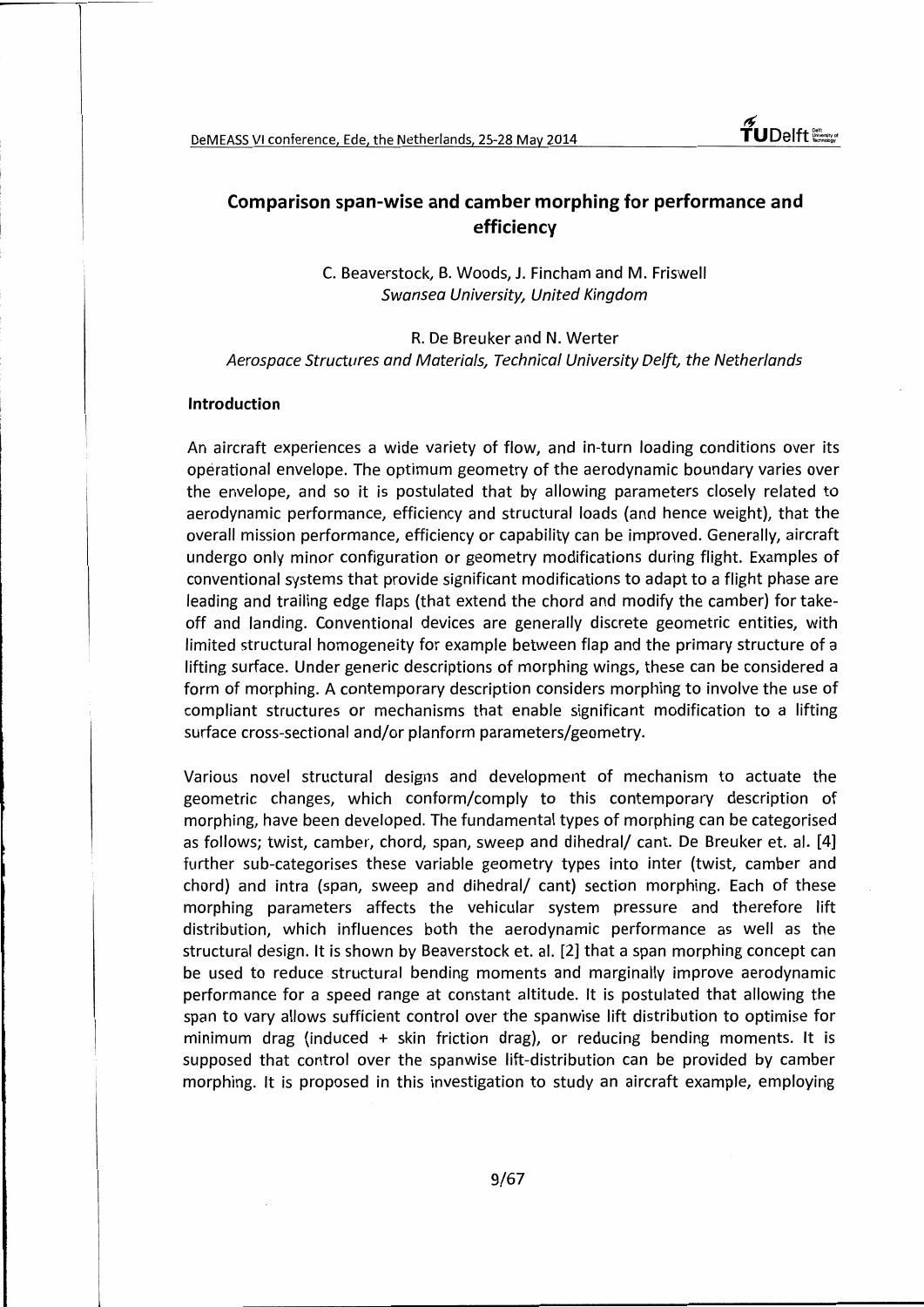either a span morphing concept or a camber morphing concept to optimise the bending moments and/or aerodynamic efficiency over a representative mission.

The example will be a small/ medium UAV, with a mass of 25 kg; designed for a loiter mission. Two systems are to be compared, namely a span morphing concept and a camber morphing concept. This will be followed by a discussion of the implications of the results, in terms of both aerodynamic performance and efficiency, as well as structural implications in developing each concept.

## A brief background

Barbarino et. al. [1] presents a review of morphing aircraft, including historical record of the interpretation of morphing, in addition to classical and contemporary morphing projects and concepts under investigation/ development.

The MAK-10 is a classical example of a span morphing concept which employs a systems, whereby a telescopic spar extends discrete wing sections with sliding skins in the spanwise direction. A sliding skin used in this example refers to a discrete skin in each section, where no strain between discrete sections is required to be overcome. The advantage of such system is observed in their relative simplicity in design, and lack of actuation energy required to overcome the stiffness of structural members to modify the shape. However, because of the discrete step changes in the geometry, this does not provide the best aerodynamic boundary shape. Other methods to modify span include passive methods such as polymorphing cant [G] like the XB-70, whereby span is modified through applying dihedral deflections to partitions at the tip of the wing, or concepts such as the MFX-1. It is proposed to employ a span morphing system which uses a straining skin to form the aerodynamic boundary with the structure. The proposed substructure is then a telescopic spar with 'floating ribs' to enable the span to morph.

A number of camber morphing systems have been proposed to enable camber variation along a span. The simplest system is a classic rigid, discrete trailing edge flap. This mechanism has the advantage of simple design, and limited applied stress/strain in the structure to actuate a 'camber' variation. However, trailing edge flaps have associated disadvantages, which include; a discontinuous break in profile of the aerodynamic boundary, and a discontinuity in the structure and the flap is typically only capable of a constant fixed flap deflection along the span of its hinge line. The break in the aerodynamic boundary is shown in a NACA-0012 study by Woods et. al. [8] to be a source of significant drag (profile) increase when compared to a concept that employs a continuous varying camber change for equivalent load.

A more contemporary interpretation of what a morphing concept is have been developed that enable effective control of the cross-sectional camber, using concepts that maintain an unbroken aerodynamic boundary, and continuous camber change.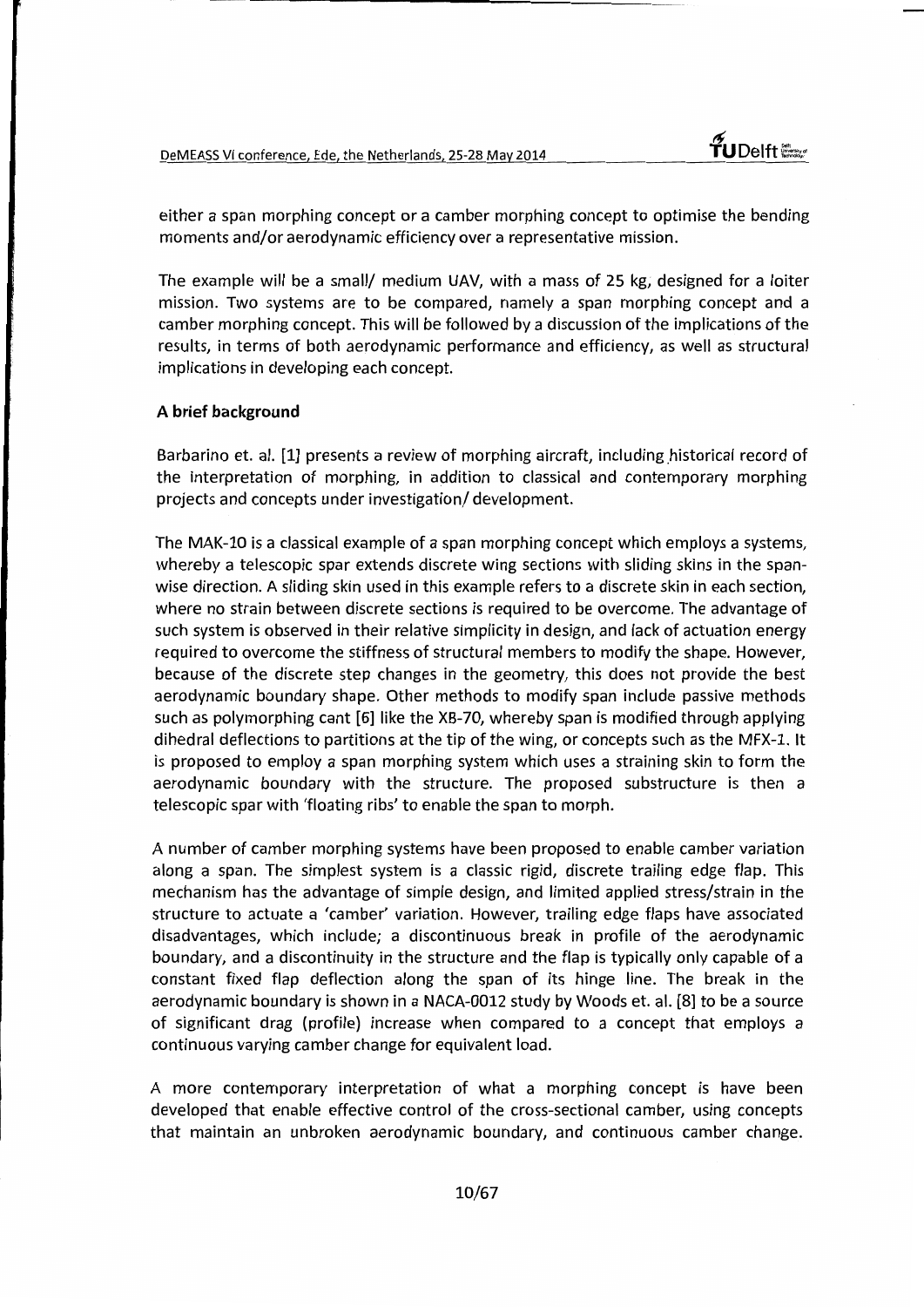Solutions have been proposed that either modify the leading edge, or the trailing edge. Leading edge devices have included the concept developed at DLR [S], which using a 'compliant' leading edge skin, an internal structure mechanism is designed using topology optimisation to enable active control of the leading edge shape. A number of trailing edge concepts have been proposed to enable active control of the camber. These include split trailing edge to enable torque applied to deflect the trailing edge [9], [8]. Alternatively, Woods et. al. [9], [8] presents a system that uses a concept of distributing stiffeners along a spine centred along the camber/chord line of the aerofoil, where a stress bearing skin is replaced by an elastomer to enable large amounts of strain to achieve the required deflections for camber change. The concept considered for camber morphing in this investigation is the FishBAC developed by Woods et. al. [9], [8].

#### Analysis software framework

The analysis framework used is based on that presented by Werter et. al. [7] and Beaverstock et. al. [3], summarised in the figure below. This will investigate aerodynamic advantages, and structural loads to compare span and camber morphing concepts. A vortex lattice code is used to generate the aerodynamic data, which enables investigation into the aerodynamic performance, efficiency and structural loads experienced by the aircraft over the operational envelope. From this, systems level performance parameters can be computed, which includes mass, range and endurance. The analysis shall investigate the two concepts, span morphing and camber morphing. The investigation shall include a variation in span and camber morphing parameter, where a representative mission profile is used and each configuration is optimised to complete the mission with the best performance.



Morphing software overview

### Sensitivity and robustness

Sensitivity to inertial changes, as well as deficiencies in predicting the aerodynamic derivatives will be investigated. This will include modifying parameters related to the